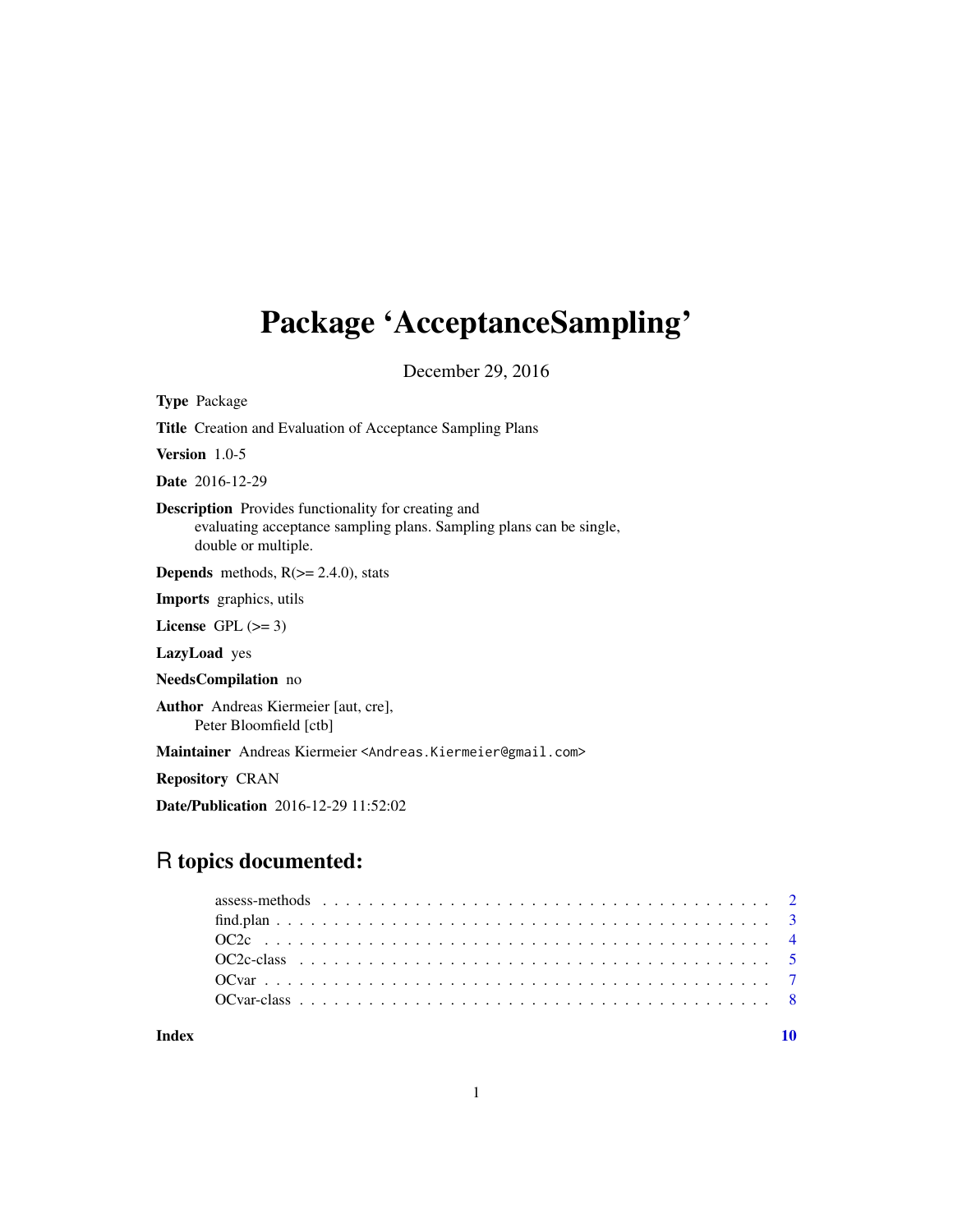# <span id="page-1-0"></span>Description

Assess whether the sampling plan can meet the specified *Producer Risk Point (PRP)* and/or *Consumer Risk Point (CRP)*.

# Arguments

| object     | An object of class 0C2c or 0Cvar.                                                                                                                                                                                                                                                                           |
|------------|-------------------------------------------------------------------------------------------------------------------------------------------------------------------------------------------------------------------------------------------------------------------------------------------------------------|
| <b>PRP</b> | The Producer Risk Point in the form of a two element numeric vector of the<br>form c(pd, pa). The first element specifies, pd, determines the quality level<br>at which to evaluate the plan. The second element, pa, indicates the <i>minimum</i><br>probability of acceptance to be achieved by the plan. |
| <b>CRP</b> | The Consumer Risk Point in the form of a two element numeric vector of the<br>form c(pd, pa). The first element specifies, pd, determines the quality level<br>at which to evaluate the plan. The second element, pa, indicates the <i>maximum</i><br>probability of acceptance to be achieved by the plan. |
| print      | Logical indicating whether to print a summary of the assessment or not. Defaults<br>to TRUE                                                                                                                                                                                                                 |

# Methods

object="OC2c" Assess whether the sampling plan can meet the provided producer and/or consumer risk point(s).

# Usage

assess(object, PRP, CRP, print)

# Author(s)

Andreas Kiermeier

# See Also

[OC2c](#page-3-1), [OCvar](#page-6-1)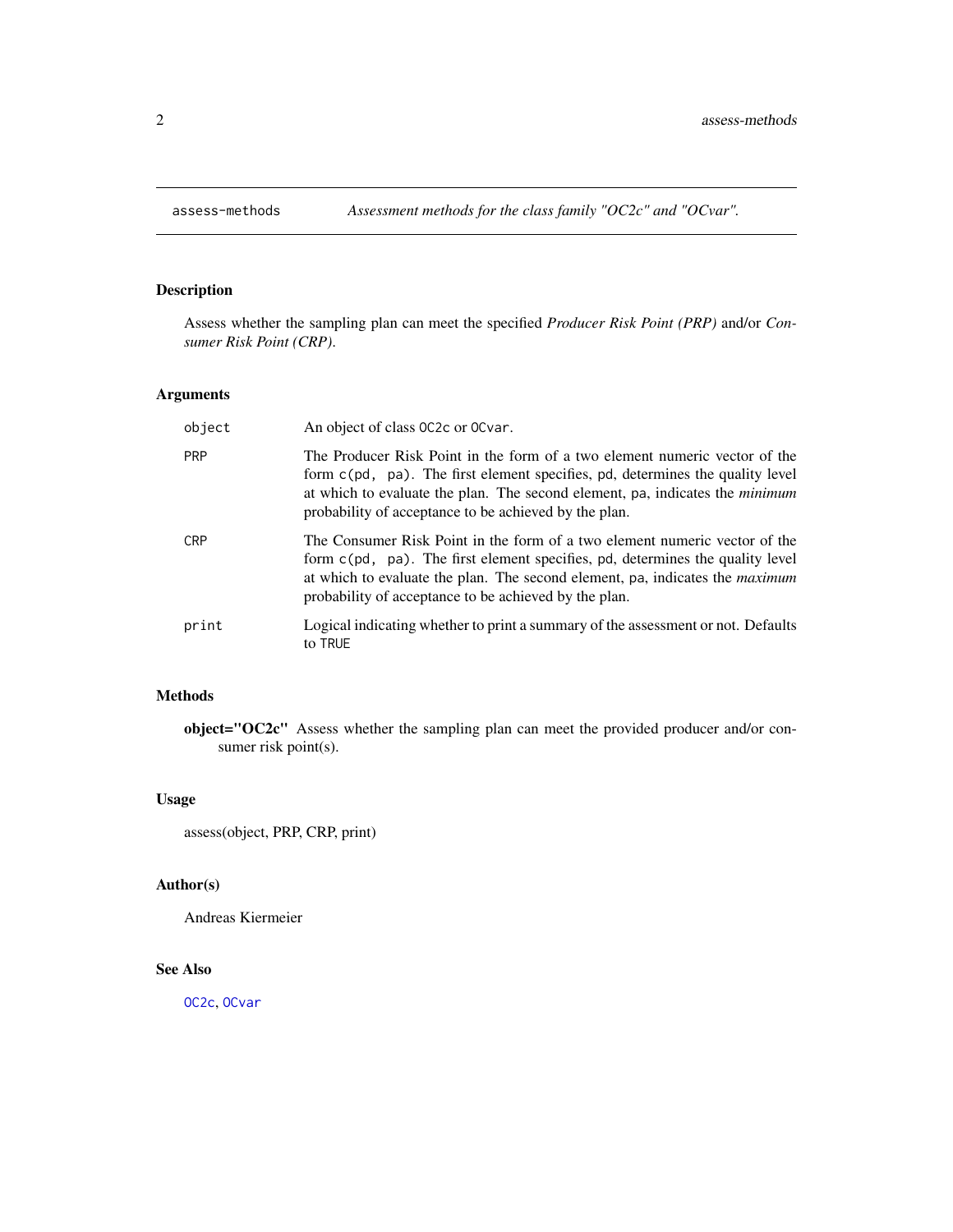<span id="page-2-0"></span>

# Description

Find the sampling plan with smallest sample size (single sample only) such that specified *Producer Risk Point (PRP)* and *Consumer Risk Point (CRP)* are both met.

# Arguments

| <b>PRP</b> | The Producer Risk Point in the form of a two element numeric vector of the<br>form c(pd, pa). The first element, pd, specifies the quality level at which to<br>evaluate the plan. The second element, pa, indicates the <i>minimum</i> probability of<br>acceptance to be achieved by the plan.              |
|------------|---------------------------------------------------------------------------------------------------------------------------------------------------------------------------------------------------------------------------------------------------------------------------------------------------------------|
| <b>CRP</b> | The Consumer Risk Point in the form of a two element numeric vector of the<br>form $c$ ( $pd$ , $pa$ ). The first element, $pd$ , specifies the quality level at which to<br>evaluate the plan. The second element, pa, indicates the <i>maximum</i> probability<br>of acceptance to be achieved by the plan. |
| type       | The distribution which the sampling plan is based on. Possible values are binomial,<br>hypergeom, poisson and normal.                                                                                                                                                                                         |
| N          | The size of the population from which samples are drawn. Only applicable for<br>type="hypergeom".                                                                                                                                                                                                             |
| s.type     | The type of the standard deviation. A value of known results in a sampling plan<br>based on the population standard deviation, while a value of unknown results in<br>the use of the sample standard deviation.                                                                                               |

# Usage

find.plan(PRP, CRP, type="binomial")

find.plan(PRP, CRP, type="hypergeom", N)

find.plan(PRP, CRP, type="normal", s.type="unknown")

# Author(s)

Andreas Kiermeier

#### See Also

[OC2c](#page-3-1), [OCvar](#page-6-1)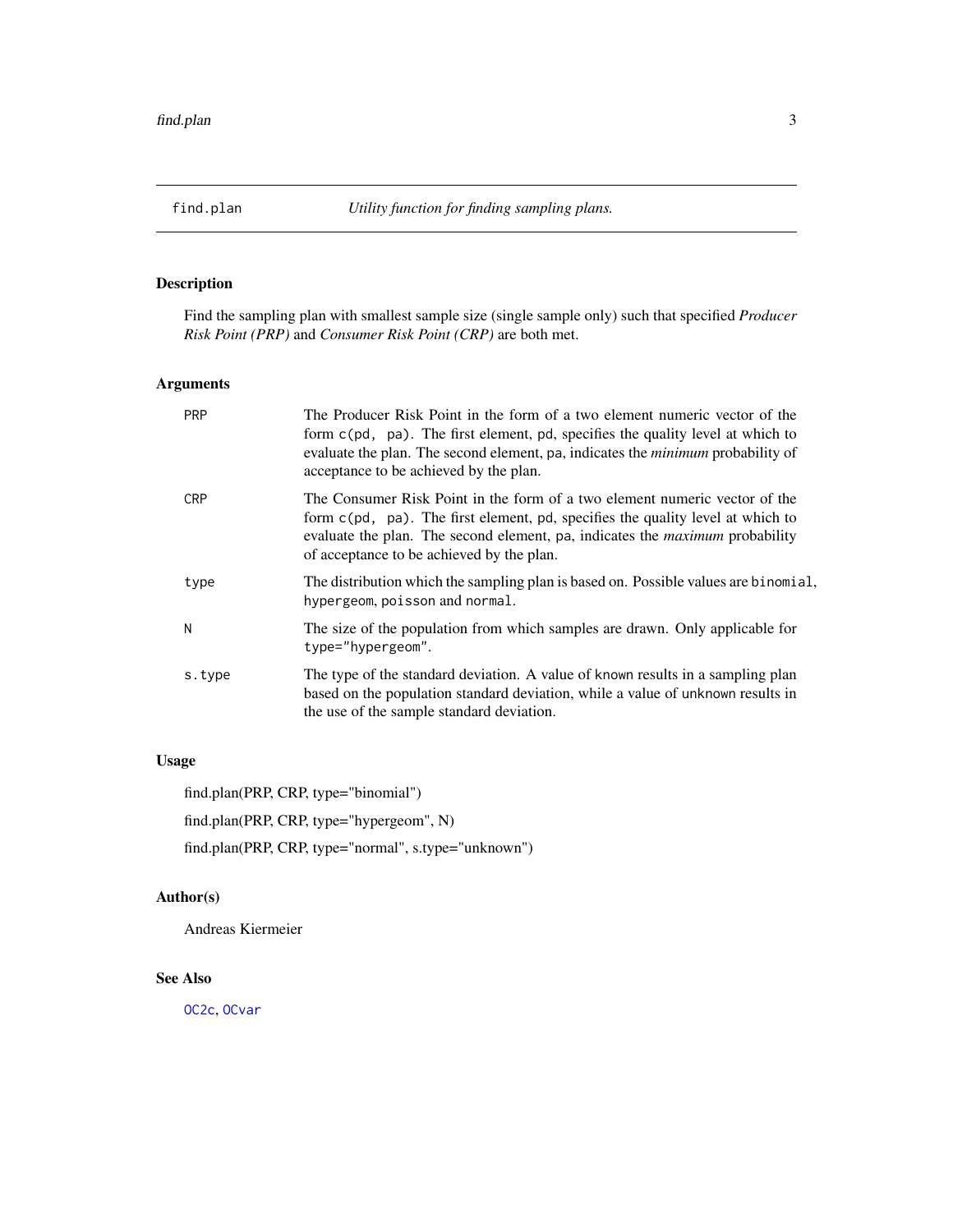#### <span id="page-3-1"></span><span id="page-3-0"></span>Description

The preferred way of creating new objects from the family of "OC2c" classes.

#### Usage

```
OC2c(n,c,r=if (length(c)<=2) rep(1+c[length(c)], length(c)) else NULL,
  type=c("binomial","hypergeom", "poisson"), ...)
```
# Arguments

| n                       | A vector of length k giving the sample size at each of the k stages of sampling,<br>e.g. for double sampling $k=2$ .        |
|-------------------------|-----------------------------------------------------------------------------------------------------------------------------|
| C                       | A vector of length k giving the <b>cumulative</b> acceptance numbers at each of the k<br>stages of sampling.                |
| r                       | A vector of length k giving the <b>cumulative</b> rejection numbers at each of the k<br>stages of sampling.                 |
| type                    | The possible types relate to the distribution on which the plans are based on,<br>namely, binomial, hypergeom, and poisson. |
| $\cdot$ $\cdot$ $\cdot$ | Additional parameters passed to the class generating function for each type. See<br>Details for options.                    |

# Details

Typical usages are:

```
OC2c(n, c)OC2c(n, c, r, pd)
OC2c(n, c, r, type="hypergeom", N, pd)
OC2c(n, c, r, type="poisson", pd)
```
The first and second forms use a default type of "binomial". The first form can calculate r *only* when n and c are of length 1 or 2.

The second form provides a the proportion of defectives, pd, for which the OC function should be calculated (default is pd=seq(0, 1, 0.01).

The third form states that the OC function based on a Hypergeometric distribution is desired. In this case the population size N also needs to be specified. In this case, pd indicates the proportion of population defectives, such that pd\*N gives the actual number of defectives in the population. If N or pd are not specified they take defaults of  $N=100$  and  $pd=seq(0, 1, 0.01)$ . A warning is issued if N and D=N\*pd are not integers by checking the value, not the object type.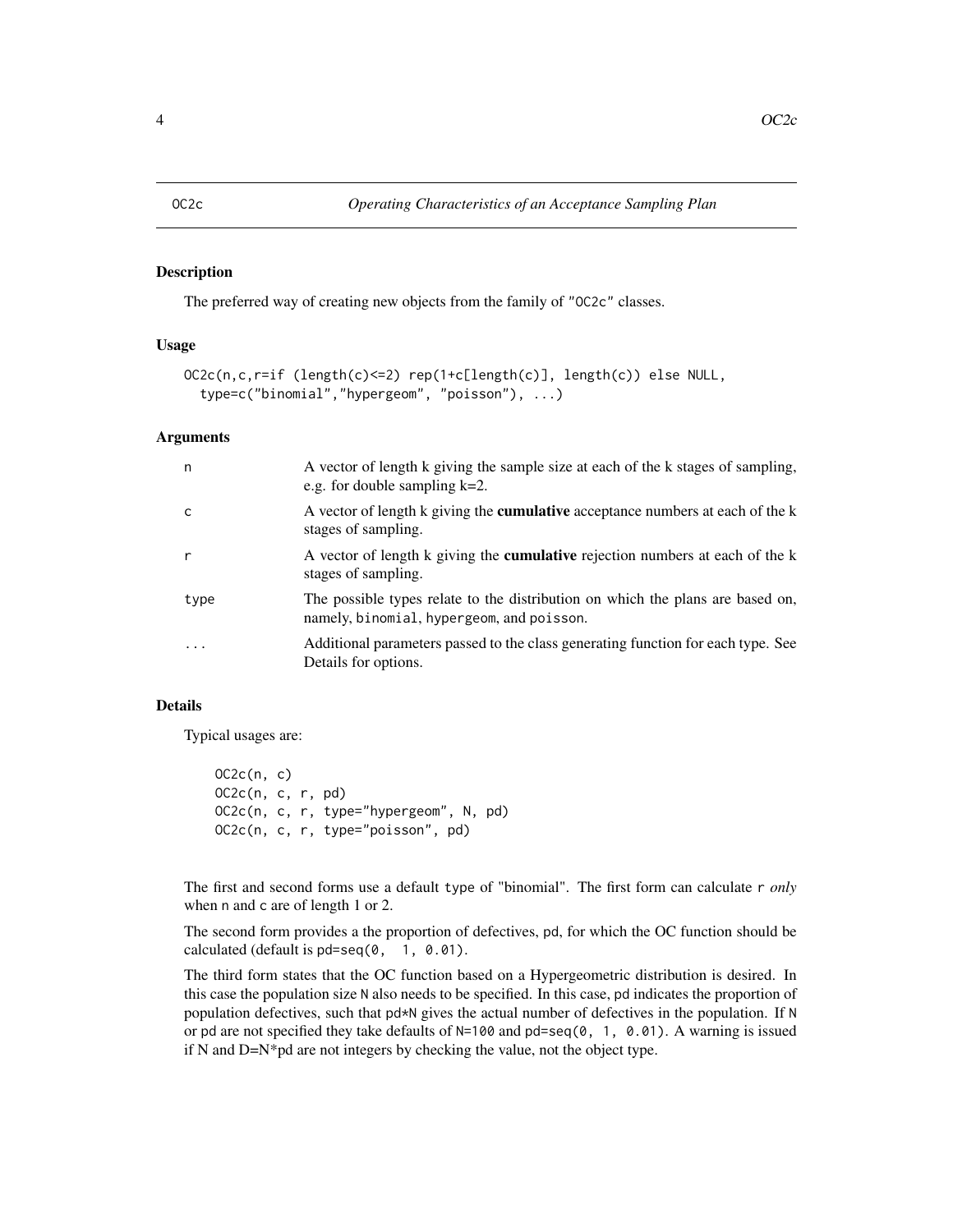#### <span id="page-4-0"></span>OC2c-class 5

# Value

An object from the family of OC2c-class, namely of class OCbinomial, OChypergeom, or OCpoisson.

# See Also

[OC2c-class](#page-4-1)

# Examples

```
## A standard binomial sampling plan
x < - OC2c(10,1)
x ## print out a brief summary
plot(x) ## plot the OC curve
plot(x, xlim=c(0, 0.5)) ## plot the useful part of the OC curve
## A double sampling plan
x \leftarrow 0C2c(c(125,125), c(1,4), c(4,5), pd=seq(0,0.1,0.001))
x
plot(x) ## Plot the plan
## Assess whether the plan can meet desired risk points
assess(x, PRP=c(0.01, 0.95), CRP=c(0.05, 0.04))
## A plan based on the Hypergeometric distribution
x <- OC2c(10,1, type="hypergeom", N=5000, pd=seq(0,0.5, 0.025))
plot(x)
## The summary
x <- OC2c(10,1, type="hypergeom", N=5000, pd=seq(0,0.5, 0.1))
summary(x, full=TRUE)
## Plotting against a function which generates P(defective)
xm \leq -seq(-3, 3, 0.05) ## The mean of the underlying characteristic
x \le -0C2c(10, 1, pd=1-pnorm(0, mean=xm, sd=1))
plot(xm, x) ## Plot P(accept) against mean
```
<span id="page-4-1"></span>OC2c-class *Class Family "OC2c".*

# Description

The family "OC2c" ("Operating Characteristic" function) of classes provides methods for creating, plotting, printing and assessing single, double, and multiple acceptance sampling plans based on the Binomial ("OCbinomial"), Hypergeometric ("OChypergeom"), and Poisson ("OCpoisson") distributions.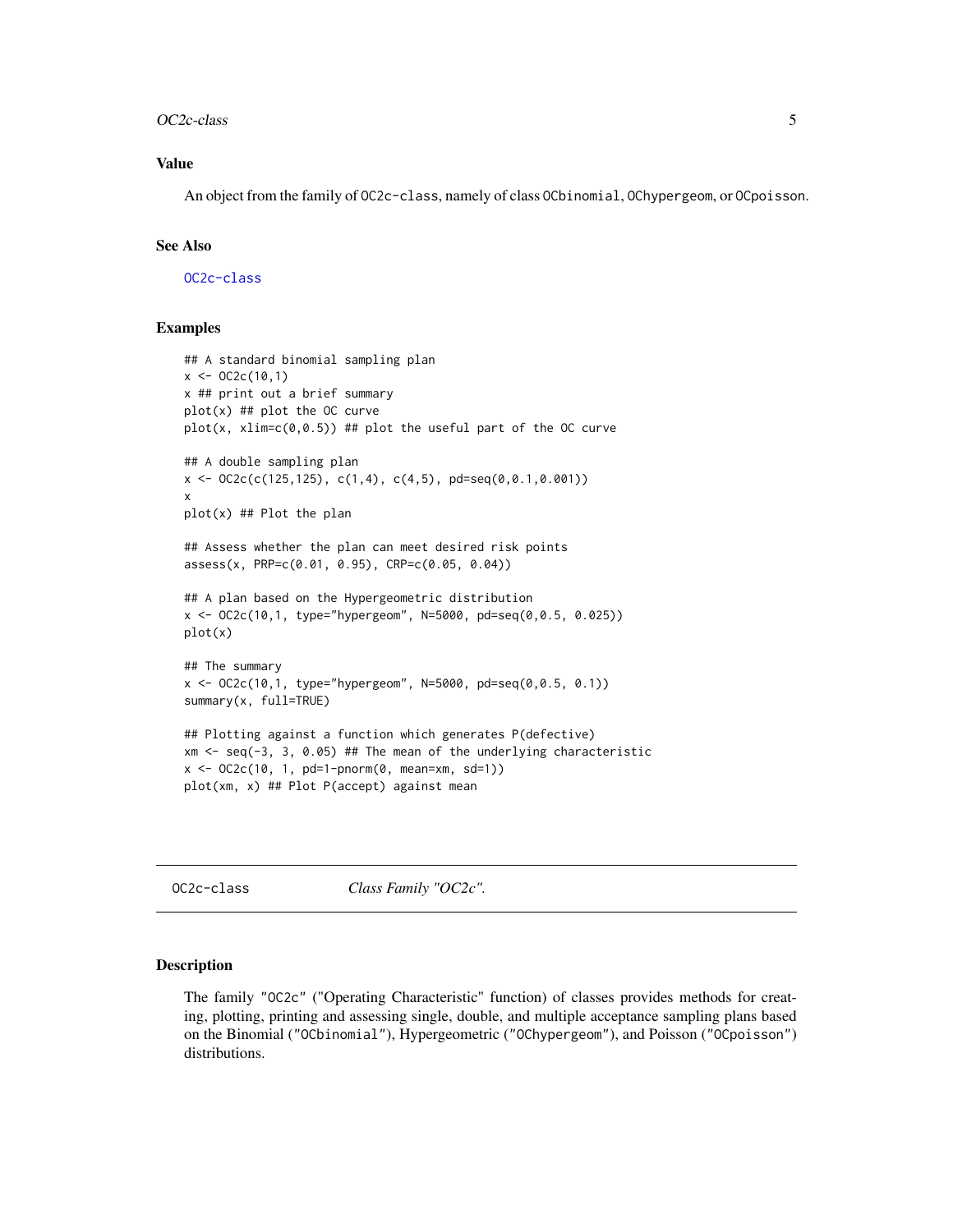#### <span id="page-5-0"></span>Objects from the Class

The "OC2c" class is a virtual Class: No objects may be created from it.

However, objects from the derived classes can be created by calls of the form new("OCbinomial", ...), for example, or preferably using the creator function [OC2c](#page-3-1).

# **Slots**

- n: Object of class "numeric". A vector of length k giving the sample size at each of the k stages of sampling, e.g. for double sampling k=2.
- c: Object of class "numeric". A vector of length k giving the **cumulative** acceptance numbers at each of the k stages of sampling.
- r: Object of class "numeric". A vector of length k giving the cumulative rejection numbers at each of the k stages of sampling.
- type: Object of class "character". The possible types relate to the distribution on which the plans are based on, namely, binomial, hypergeom, and poisson
- pd: Object of class "numeric". A numeric vector indicating the quality for which a probability of acceptance is calculated under the specified sampling plan. Meaning differs for the different types.

For "OCbinomial" this relates to the proportion of defectives created by the process.

For "OChypergeom" this relates to the proportion of population defectives created by the process.

For "OCpoisson" this relates to the rate of defects (per item) created by the process.

- N: Object of class "numeric". Only for class "OChypergeom", a number giving the population (lot) size from which the sample is drawn.
- paccept: Object of class "numeric". A numeric vector with the probability of acceptance which correspond to the quality as given by pd.

#### Methods

```
plot signature(x="OCbinomial", y="missing"),
    signature(x="numeric", y="OCbinomial"),
    signature(x="OChypergeom", y="missing"),
    signature(x="numeric", y="OChypergeom"),
    signature(x="OCpoisson", y="missing") or
    signature(x="numeric", y="OCpoisson"): Plot the OC curve.
```
- show signature("OC2c") or signature("OChypergeom"): Show the details of the sampling plan.
- summary signature("OC2c") or signature("OChypergeom"): Summarise the sampling plan. Optional argument full (defaults to FALSE) will show the details at all quality values (pd) supplied when the object was created.
- assess signature(objqect="OC2c"): Assess whether the sampling plan can meet the specified *Producer Risk Point (PRP)* and/or *Consumer Risk Point (CRP)*. For details see [assess,OC2c-method](#page-0-0)

# Author(s)

Andreas Kiermeier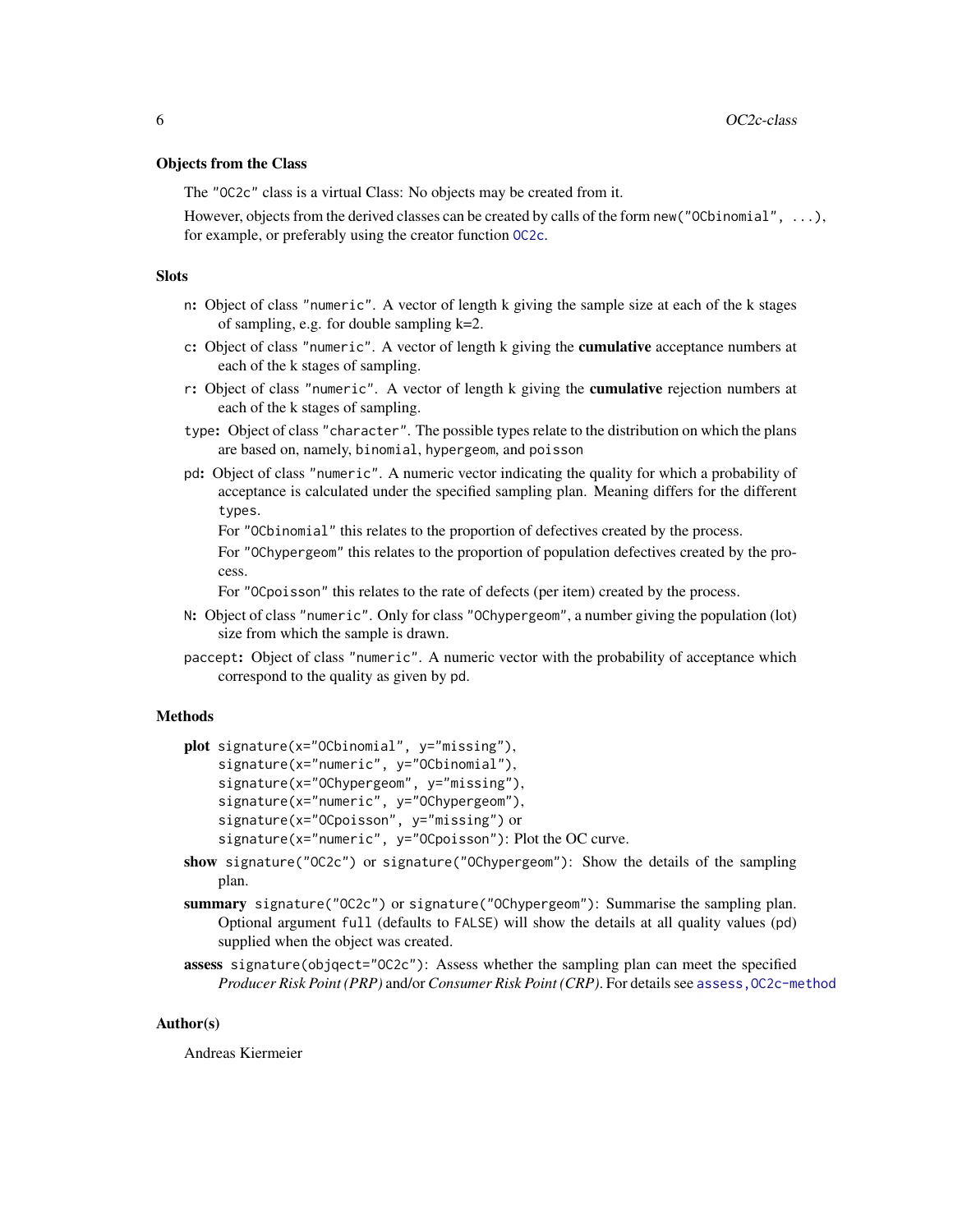#### <span id="page-6-0"></span>OCvar 7

# References

Hald, A. (1981), *Statistical theory of sampling inspection by attributes*, Academic Press.

#### See Also

[OC2c](#page-3-1)

<span id="page-6-1"></span>OCvar *Operating Characteristics of an Acceptance Sampling Plan*

#### Description

The preferred way of creating new objects from the family of "OCvar" classes.

#### Usage

OCvar(n, k, type=c("normal"), ...)

#### Arguments

| n        | A vector of length 1 giving the sample size.                                                                                                                                                                                                                                                   |
|----------|------------------------------------------------------------------------------------------------------------------------------------------------------------------------------------------------------------------------------------------------------------------------------------------------|
| k        | A vector of length 1 giving the absolute distance, in units of the standard de-<br>viation, between the specification limit (based on the distribution of the items)<br>and the acceptance limit (based on the distribution of the sample mean). See<br>Schilling (1982) page 226 for details. |
| type     | The possible types relate to the distribution on which the plans are based on,<br>namely, normal.                                                                                                                                                                                              |
| $\cdots$ | Additional parameters passed to the class generating function for each type. See<br>Details for options.                                                                                                                                                                                       |

# Details

Typical usages are:

OCvar(n, k, s) OCvar(n, k, pd, s) OCvar(n, k, pd, s, s.type)

The two forms use a default type of "normal". Note that for the normal distribution the value of the standard deviation must be given. It is assumed to be the population standard deviation; this can be changed by letting s.type="unknown".

The second form provides a the proportion of defectives, pd, for which the OC function should be calculated (default is pd=seq(0, 1, 0.01).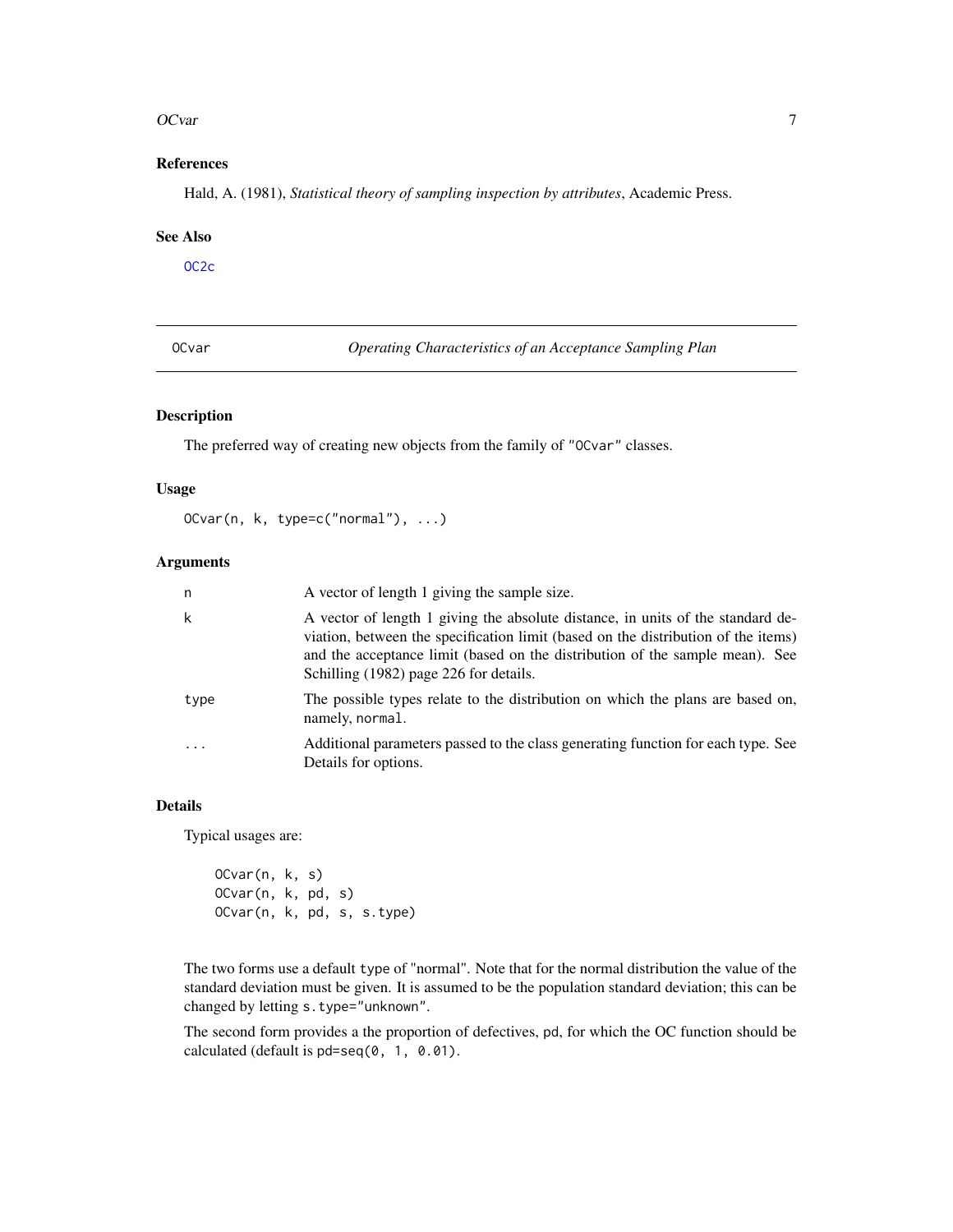#### <span id="page-7-0"></span>Value

An object from the family of OCvar-class, namely of class OCnormal.

#### References

Schilling, E. G. (1982), *Acceptance Sampling in Quality Control*, Dekker Guenther, W. C (1977), *Sampling Inspection in Statistical Quality Control*, Charles Griffin and Co Ltd

## See Also

[OC2c-class](#page-4-1)

#### Examples

```
## A normal sampling plan - st. dev. known
x <- OCvar(14, 1.205)
x ## print out a brief summary
plot(x) ## plot the OC curve
plot(x, xlim=c(0, 0.4)) ## plot the useful part of the OC curve
## Assess whether the plan can meet desired risk points
assess(x, PRP=c(0.05, 0.95), CRP=c(0.2, 0.1))
```
summary(x, full=TRUE)

OCvar-class *Class Family "OCvar".*

# Description

The family "OCvar" ("Operating Characteristic" function) of classes provides methods for creating, plotting, printing and assessing single acceptance sampling plans for variables, based on the Normal ("OCnormal") distribution.

#### Objects from the Class

The "OCvar" class is a virtual Class: No objects may be created from it.

However, objects from the derived classes can be created by calls of the form new("OCnormal", ...), for example, or preferably using the creator function [OCvar](#page-6-1).

#### **Slots**

- n: Object of class "numeric". A vector of length 1 giving the sample size.
- k: Object of class "numeric". A vector of length 1 giving the absolute distance, in units of the standard deviation, between the specification limit (based on the distribution of the items) and the acceptance limit (based on the distribution of the sample mean). See Schilling (1982) page 226 for details.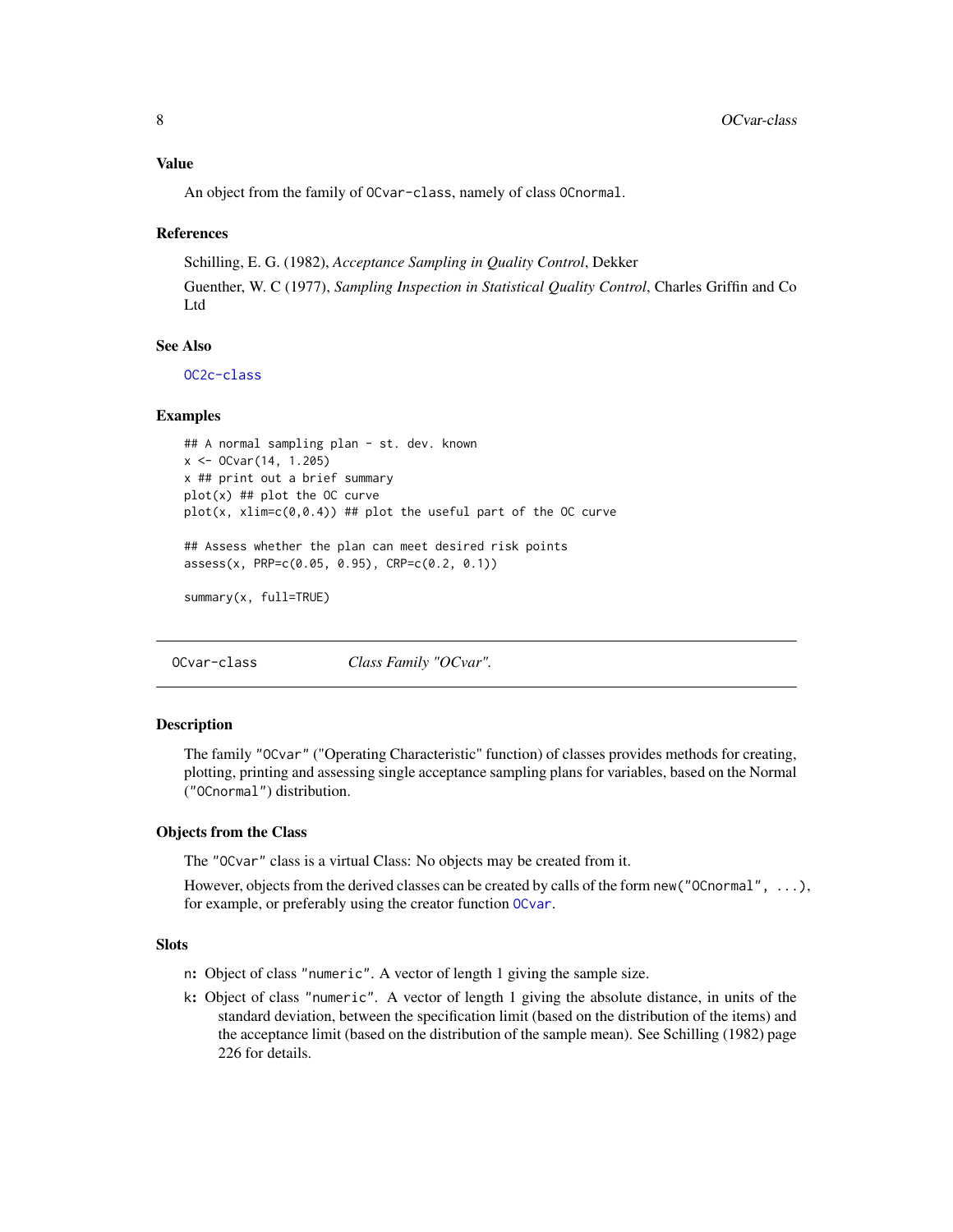#### <span id="page-8-0"></span>OCvar-class 9

- type: Object of class "character". The possible types relate to the distribution on which the plans are based on. Currently the only supported distribution is normal.
- pd: Object of class "numeric". A numeric vector indicating the quality for which a probability of acceptance is calculated under the specified sampling plan. Meaning differs for the different types.

For "OCnormal" this relates to the proportion of defectives created by the process.

- s: Object of class "numeric". A vector of length 1 giving the population/sample standard deviation.
- s.type: Object of class "character". Only for class "OCnormal", indicates whether the plan is based on the population (s.type="known") or sample standard deviation (s.type="known").
- paccept: Object of class "numeric". A numeric vector with the probability of acceptance which correspond to the quality as given by pd.

# Methods

plot signature(x="OCnormal", y="missing"), signature(x="numeric", y="0Cnormal"): Plot the OC curve.

show signature("OCvar"): Show the details of the sampling plan.

- summary signature("OCcar"): Summarise the sampling plan. Optional argument full (defaults to FALSE) will show the details at all quality values (pd) supplied when the object was created.
- assess signature(object="OCvar"): Assess whether the sampling plan can meet the specified *Producer Risk Point (PRP)* and/or *Consumer Risk Point (CRP)*. For details see assess, OCvar-method

# Author(s)

Andreas Kiermeier

# References

Guenther, W. C. (1977) *Sampling Inspection in statistical quality control*, Charles Griffin and Company Limited

Hald, A. (1981), *Statistical theory of sampling inspection by attributes*, Academic Press.

Schilling, E. G. (1982), *Acceptance Sampling in Quality Control*, Dekker

#### See Also

[OCvar](#page-6-1)